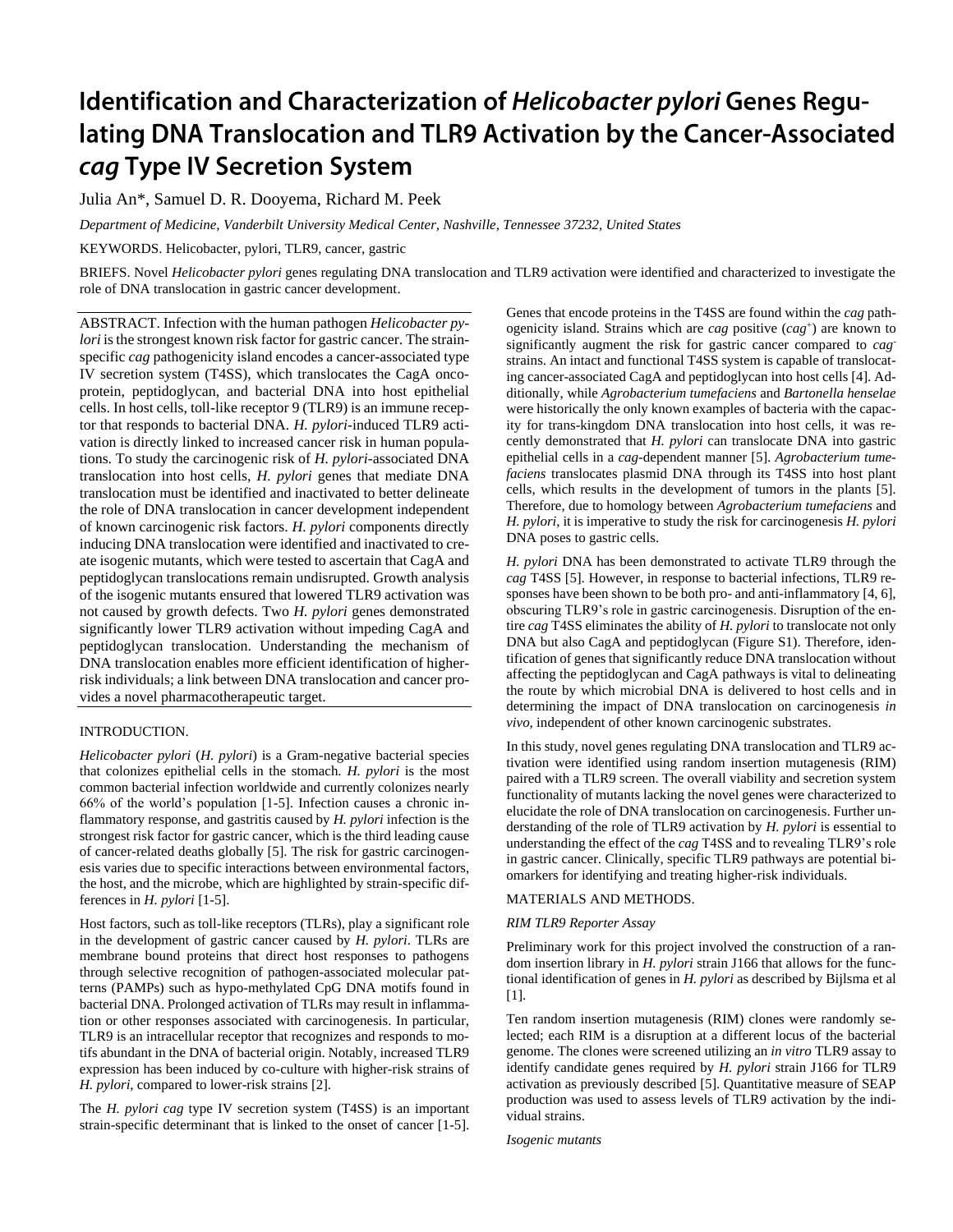Using the candidate gene disruptions uncovered in the RIM TLR9 screen, isogenic *H. pylori* J166 mutant strains were constructed as previously described [3]. The location of each disruption was identified using Sanger sequencing and isogenic complete knockout mutants were created of the disrupted genes. RIM 7 was a mutation on EG65\_04365. RIM 2 was a mutation on EG65\_05235. RIMs 1, 8, and 10 were mutations in different regions of EG65\_06650; EG65\_06650 and its flanking genes, EG65\_06635 and EG65\_06655, were also included as genes of interest.

## *Growth Curves*

The overall viability of each mutant was analyzed through growth curve experiments of the mutants. Bacteria were grown under selection in liquid cultures. Optical density  $(OD<sub>600</sub>)$  was measured hourly or bihourly for 25 hours using a spectrophotometer. Measurements were compared to determine viability of mutants compared to wild type strain.

#### *Co-cultures*

*H. pylori* was passed from frozen stocks onto blood agar plates and grown overnight in liquid culture at a starting OD<sub>600</sub> of 0.2-0.3. AGS cells were grown and counted with a hemocytometer and seeded in 6 well plates at 1,000,000cells/well. Following infection with *H. pylori* at an MOI of 100:1, both co-culture supernatants and protein lysates were harvested. Protein lysates were used for Western blot.

#### *Western Blot*

CagA becomes phosphorylated after translocation into the host cell by a functional *cag* T4SS.

Levels of total CagA and phosphorylated CagA were determined via Western blotting to analyze candidate gene impact on CagA translocation and overall *cag* T4SS function in the isogenic mutants. Protein lysates from the co-cultures were collected for Western blot. Mouse primary antibody was used for phosphorylated tyrosine detection and a rabbit primary antibody was used for total CagA detection. Blots were analyzed using ImageJ. Experiments were performed in duplicate and repeated at least three times.

# *Human IL-8 ELISA*

IL-8 is a pro-inflammatory cytokine released by epithelial cells following translocation of CagA and peptidoglycan fragments via a functional *cag* T4SS. As an additional measure of *cag* T4SS function, IL-8 levels were quantified following co-culture using a Human CXCL8 ELISA kit (R&D Systems, Minneapolis, MN, USA) according to manufacturer's instructions and tested in duplicate.

## *Isogenic Mutant TLR9 Assay*

Mutants were analyzed for their ability to activate TLR9 using the specific HEK293-hTLR9 reporter assay system (described in RIM). Since the original RIM clones demonstrated decreased activation of TLR9, the isogenic knockouts were screened to see if the targeted genes decreased TLR9 activation significantly. Experiments were performed in duplicate and repeated at least three times.

# RESULTS.

# *Random Insertion Mutagenesis*

The ten randomly selected clones created via random insertion mutagenesis (RIM) were screened for TLR9 activation utilizing a TLR9 assay. Figure S2 shows the TLR9 activation from each RIM clone compared to the negative control *cagE*- , uninfected, and the J166 wild type strain. Each strain was used to infect both TLR9+ cells and parental cells. Results from the TLR9 activation assay shows that RIMs 1, 2, 7, 8, and 10 all activated significantly lowered levels of TLR9 compared to the wild type strain. The significantly decreased TLR9

activation seen in RIMs 1, 2, 7, 8, 10 provided novel gene targets impacting DNA translocation and TLR9 activation for further analysis.

## *Isogenic Mutant TLR9 Activation*

The four isogenic mutants created based on the RIM TLR9 screen were tested for TLR9 activation to verify decrease in TLR9 activation. The mutants were compared to a negative control, isogenic mutant *cagE*- , uninfected, and the J166 wild type strain (Figure 1). Two mutants, EG65\_06635 and EG65\_04365 demonstrated significantly decreased TLR9 activation compared to the wild type strain in the TLR9+ infections.



**Figure 1.** TLR9 Activation by Isogenic Mutants. Isogenic mutants EG65\_06635 and EG65\_04365 demonstrate significantly decreased TLR9 activation compared to the wild type strain. Data are expressed as fold change over uninfected control. Mean±SEM are shown. A one-way analysis of variance with Bonferroni correction was used to determine statistical significance between groups. \*\*p<0.01, \*\*\*\*p<0.0001

#### *IL-8 Induction by Isogenic Mutants*

After confirming the significance of genes EG65\_06635 and EG65\_04365 in decreasing TLR9 activation, an IL-8 induction assay was used to ascertain that removal of the genes did not disrupt the pathway induced by translocated peptidoglycan and analyze the functionality of their *cag* T4SS (see Figure S1). The isogenic mutants demonstrate similar levels of IL-8 induction compared to wild type (Figure 2).



**Figure 2.** IL-8 Induction Remains Unchanged by Isogenic Mutants. No significant change in IL-8 induction compared to wild type strain. C*agE*- was a negative control. Mean±SEM are shown. A one-way analysis of variance was used to determine statistical significance.

## *Phosphorylated CagA/Total CagA by Isogenic Mutants*

Phosphorylated CagA and total CagA levels in host cells from infection by each isogenic mutant were determined using Western blot in order to ensure that the pathway activated by translocated CagA remains intact and determine that the *cag* T4SS is functional (Figure S1). All isogenic mutants demonstrate no change in phosphorylated CagA/total CagA, demonstrating that the CagA translocation remains unchanged by the removal of candidate genes (Figure 3).

#### *Growth rate*

Growth rates of each isogenic mutant compared to wild type strain was also observed to ensure the perceived changes in TLR9 activation was